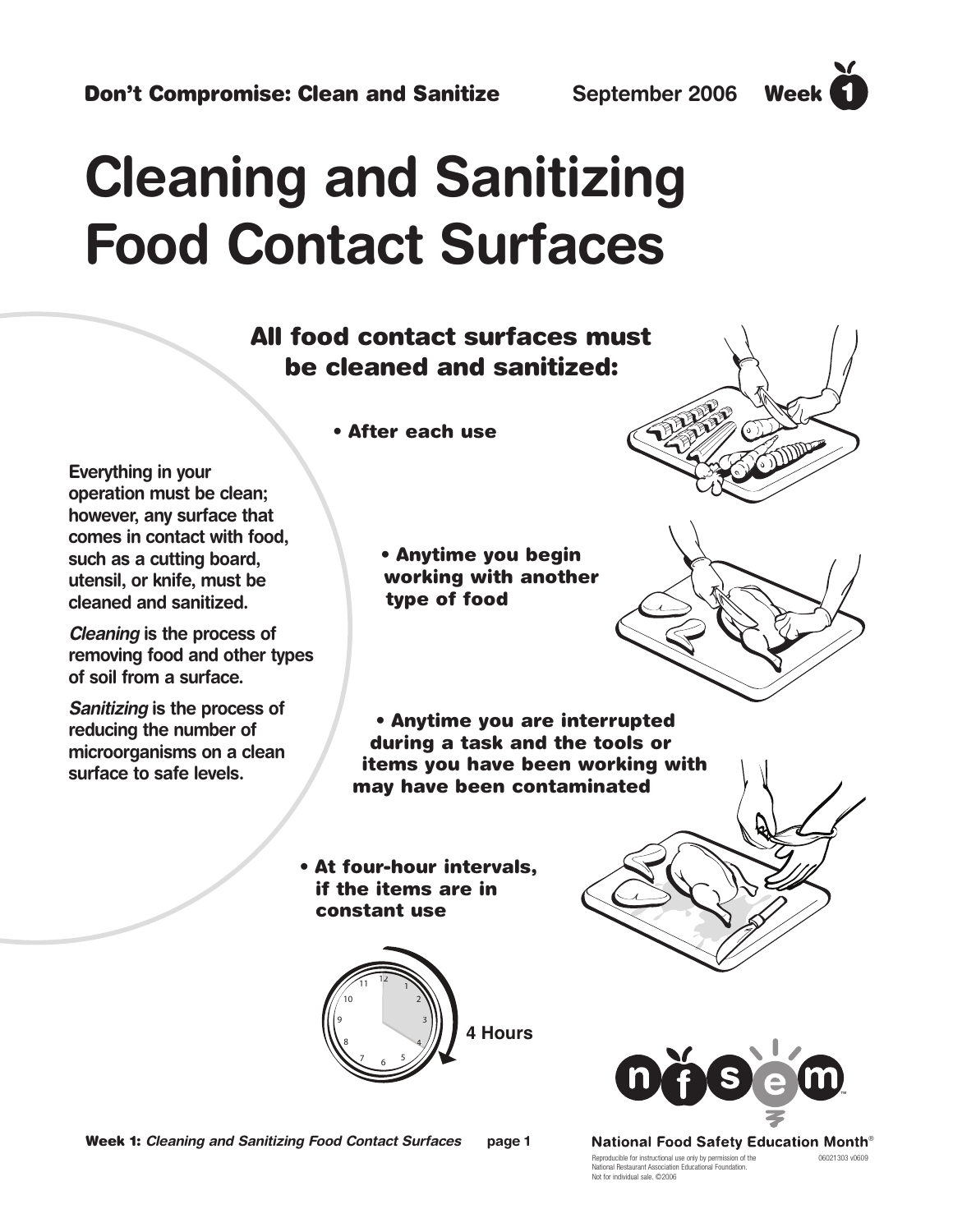## **Daily Special or Daily Disaster?**

#### **Directions: Read this story and decide whether the Tuesday lunch special at Glory's Café is safe to serve. Explain why or why not.**

The Really Lean Roast Beef Sandwich is the Tuesday lunch special at Glory's Café, a small operation known for its daily specials and charm. At 7:00 a.m., Gloria Todd, the owner/manager/chef, began preparing the ingredients for the beef sandwich. She started by placing a raw, four-pound boneless rump roast on a cutting board. Just as she began trimming the fat from the roast, she was called away to receive an early delivery of produce. She put the roast in the refrigerator and began to inspect the produce. After inspecting, receiving, and properly storing the produce, Gloria returned to trimming the roast. When she finished, she placed the roast in the oven, towel-wiped the cutting board, and, using the same knife, began slicing tomatoes and large red onions for garnishing the roast. She then properly stored these items. At 11:00 a.m., Gloria removed four loaves of her famous homemade buttery bread from the baking oven. After placing it on the same cutting board she used for the roast, she cut one-inch-thick slices with the same knife. By 11:30 a.m., she was ready to serve her Really Lean Roast Beef Sandwich to her arriving customers.



Reproducible for instructional use only by permission of the 06021303 v0609 National Restaurant Association Educational Foundation. Not for individual sale. ©2006 **National Food Safety Education Month<sup>®</sup>**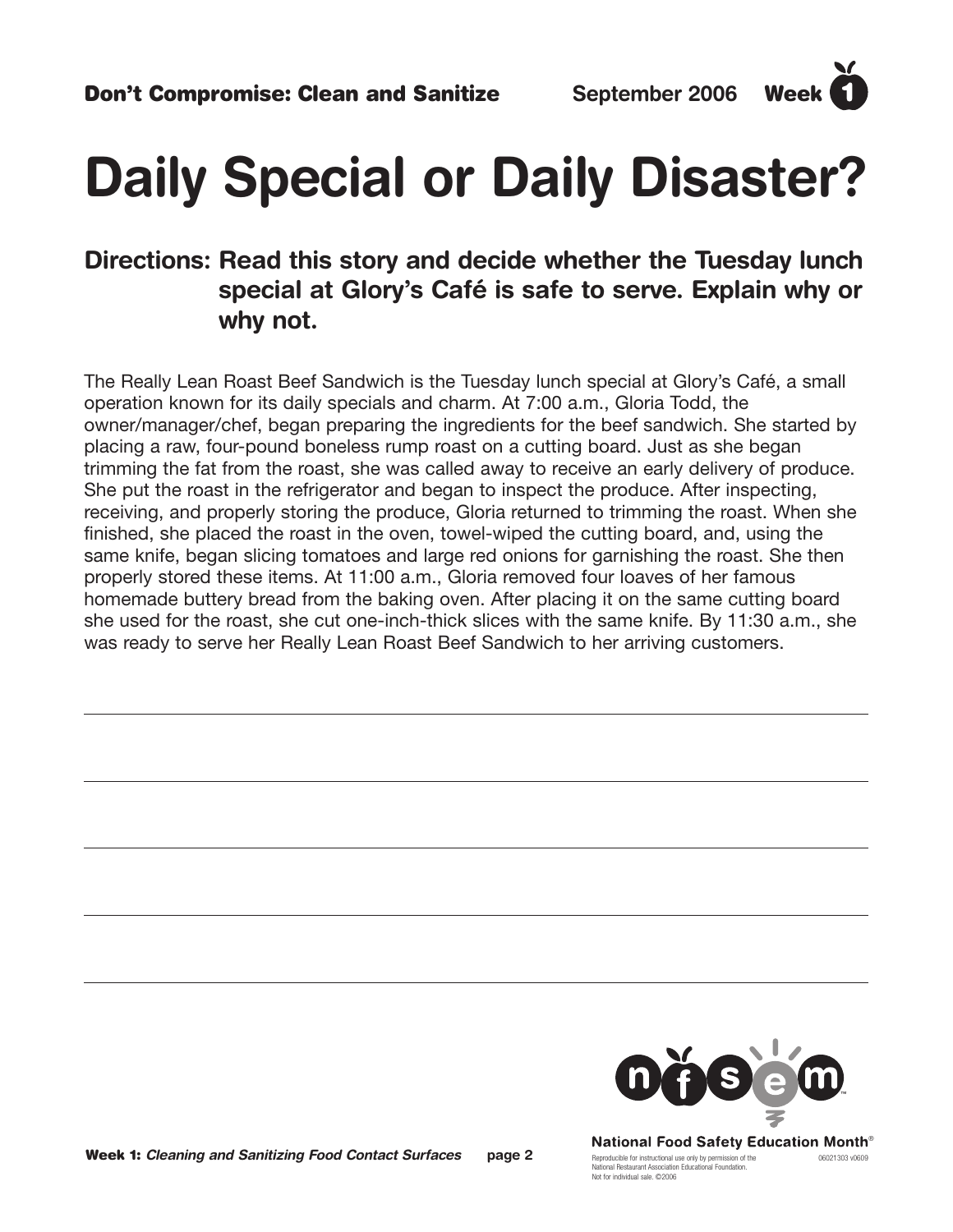# **To Sanitize or Not to Sanitize**

**Directions: Circle each activity that would require the employee to clean and sanitize the item being used to prepare food.** 



**Week 1: Cleaning and Sanitizing Food Contact Surfaces page 3**

Reproducible for instructional use only by permission of the 06021303 v0609 National Restaurant Association Educational Foundation. Not for individual sale. ©2006 **National Food Safety Education Month<sup>®</sup>**